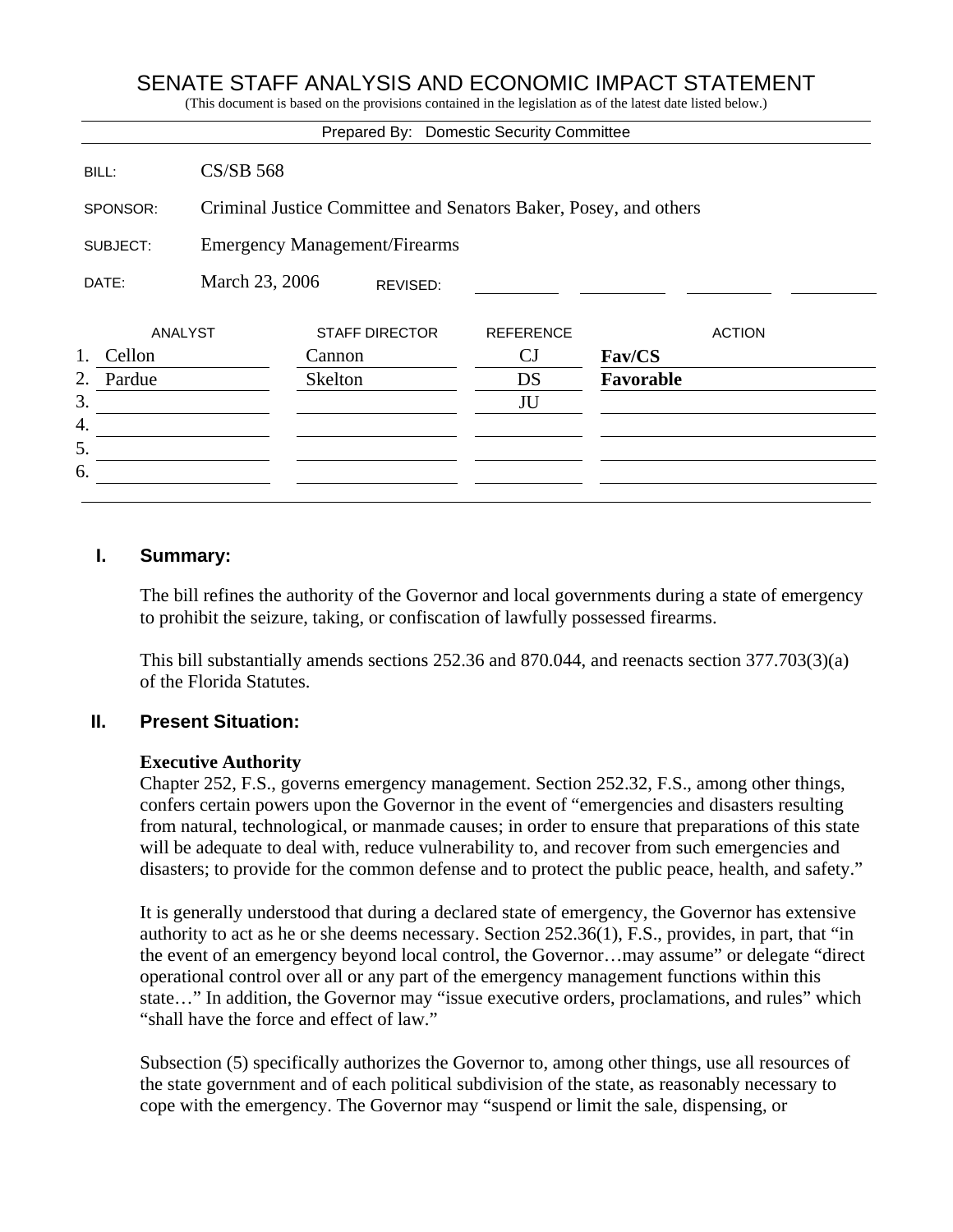transportation of alcoholic beverages, firearms, explosives, and combustibles." s. 252.36(5)(h), F.S.

The Governor is also directed to "take such action and give such direction to state and local law enforcement officers and agencies as may be reasonable and necessary" to secure compliance with the State Emergency Management Act and the Florida Hazardous Materials Emergency Response and Community Right-To-Know Act in ch. 252, F.S. s. 252.36(6), F.S.

A declared State of Emergency is limited to 60 days, unless renewed by the Governor or terminated by the Legislature.

## **Local Government Authority**

Section 870.041, F.S. states: "In the event of overt acts of violence, or the imminent threat of such violence, within a county or a municipality and the Governor has not declared a state of emergency to exist, local officers shall be empowered to declare such a state of emergency exists" within the parameters of ss. 870.041 – 870.048, F.S., generally for a period of 72 hours.

Whenever a local government declares a state of emergency, the following acts are automatically prohibited:

- the sale of, or offer to sell, with or without consideration, any ammunition or gun or other firearm of any size or description;
- the intentional display, after the emergency is declared, by or in any store or shop, of any ammunition or gun or other firearm of any size or description; and
- the intentional possession in a public place of a firearm by a person, except a duly authorized law enforcement official or person in military service acting in the official performance of her or his duty. $<sup>1</sup>$ </sup>

## **Recent Experiences in the Aftermath of Hurricane Katrina**

In the days following Hurricane Katrina making landfall, the mayor of New Orleans had the authority under Louisiana law, to declare martial law and order citizens to evacuate the city. It was reported that police officers confiscated even legally registered firearms from citizens in preparation for the mass forced evacuation. The superintendent of police declared that "only law enforcement are allowed to have weapons." (New York Times, September 8, 2005, "New Orleans Begins Confiscating Firearms as Water Recedes.")

## **Firearms are Generally Prohibited in Florida's Public Hurricane Shelters**

Florida affirms the constitutional right of its citizens to keep and bear arms for hunting and sporting activities and for the defense of self, family, home, and business and as collectibles. $2^2$ Florida Statutes provide for lawful ownership, possession, and lawful use of firearms by persons that includes:

• Members of the military when on duty, training or preparing for military duty, or while subject to recall or mobilization

1

 $^{1}$ S. 870.044, F.S.

 $2$  S. 790.173, F.S.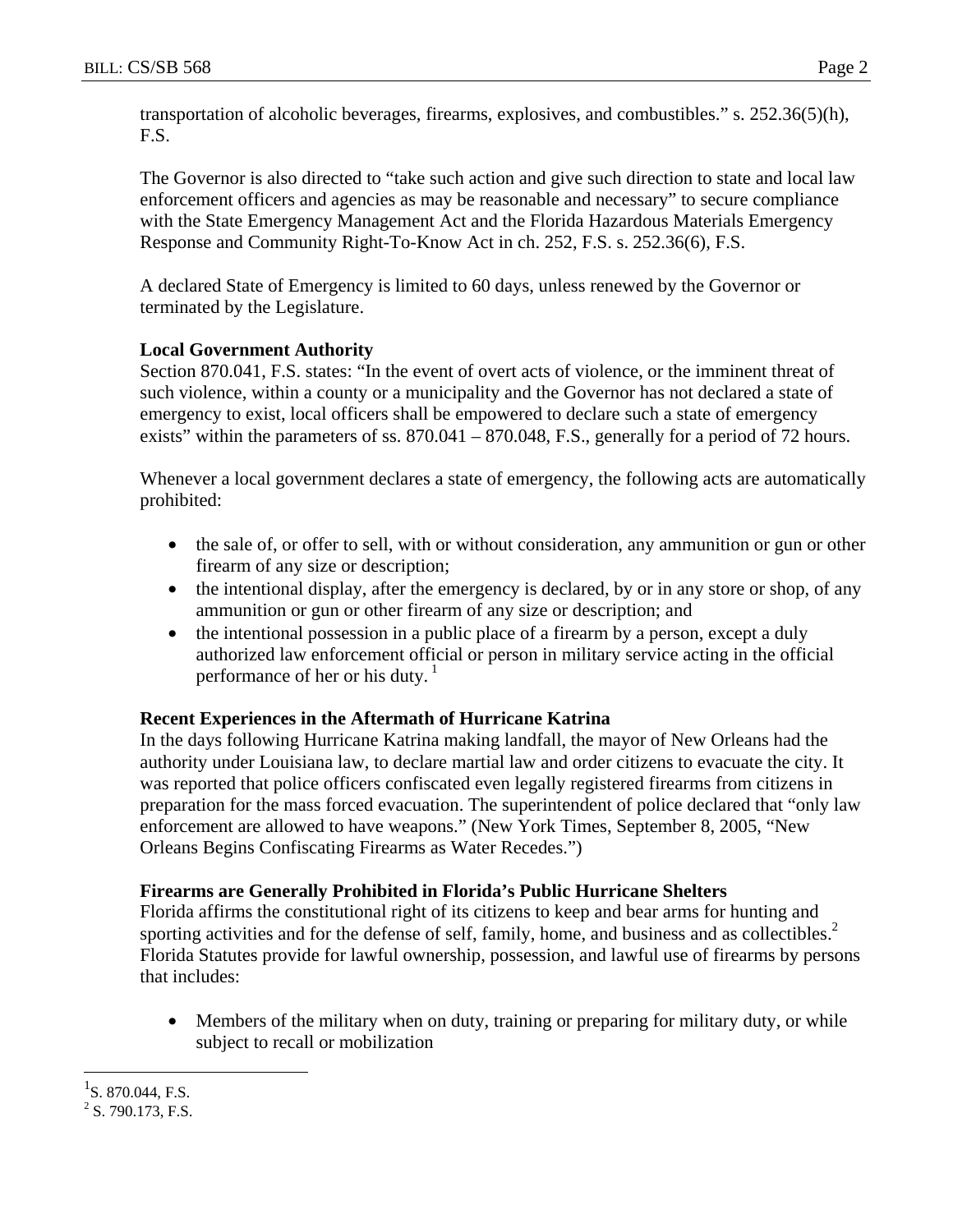- Persons carrying out or training for emergency management duties under chapter 252
- Law enforcement personnel
- Officers or employees of the state or United States duly authorized to carry a concealed weapon
- Guards while actually employed in the shipment and transportation or delivery of any money, treasure, bullion, bonds, or other thing of value
- Regularly enrolled members of organizations: duly authorized to purchase and receive weapons; organized for target, skeet, or trap shooting, while at or going to and from shooting practice; and those organized for the purpose of modern or antique firearms collecting
- A person engaged in or traveling to or from fishing, camping, or lawful hunting
- A person engaged in the business of manufacturing, repairing, or dealing in firearms
- A person firing weapons for testing or target practice under safe conditions and in a safe place not prohibited by law or while going to or from such a place
- A person firing weapons in a safe and secure indoor range for testing and target practice
- A person traveling by private conveyance when the weapon is securely encased or in a public conveyance when the weapon is securely encased and not in the person's manual possession
- A person while carrying a pistol unloaded and in a secure wrapper, concealed or otherwise, from the place of purchase to his or her home or place of business or to or from a place of repair
- A person possessing arms at his or her home or place of business
- Certain classes of investigators $3$

Florida Statues prohibit any person to openly carry a firearm on or about his or her person, except as otherwise provided by law.<sup>4</sup>

However, a person may apply for and receive a license to carry a concealed firearm under certain well defined conditions. Generally, a person must be 21 years of age or older, must undergo training demonstrating competence in firearms safety, not be a felon, have not been adjudicated an incapacitated person nor have been committed to a mental institution under chapter 394, F.S., not be a chronic or habitual user of alcoholic beverages or other substances, and not have had adjudication of guilt withheld, imposition of a suspended sentence, or been issued an injunction involving an act of domestic violence.<sup>5</sup>

Persons issued a concealed firearms license are prohibited from carrying such firearm into a number of places including law enforcement offices, any detention facility, any courthouse or polling place, and any elementary or secondary school, college or university, among others.<sup>6</sup>

The overwhelming majority of public hurricane evacuation shelters in Florida are located in elementary or secondary school, college, or university buildings. Further the American Red

<sup>&</sup>lt;u>.</u>  $3$  S. 790.25, F.S.

 $4$  S. 790.053, F.S.

 $5$  S. 790.06, F.S.

 $^6$  Id.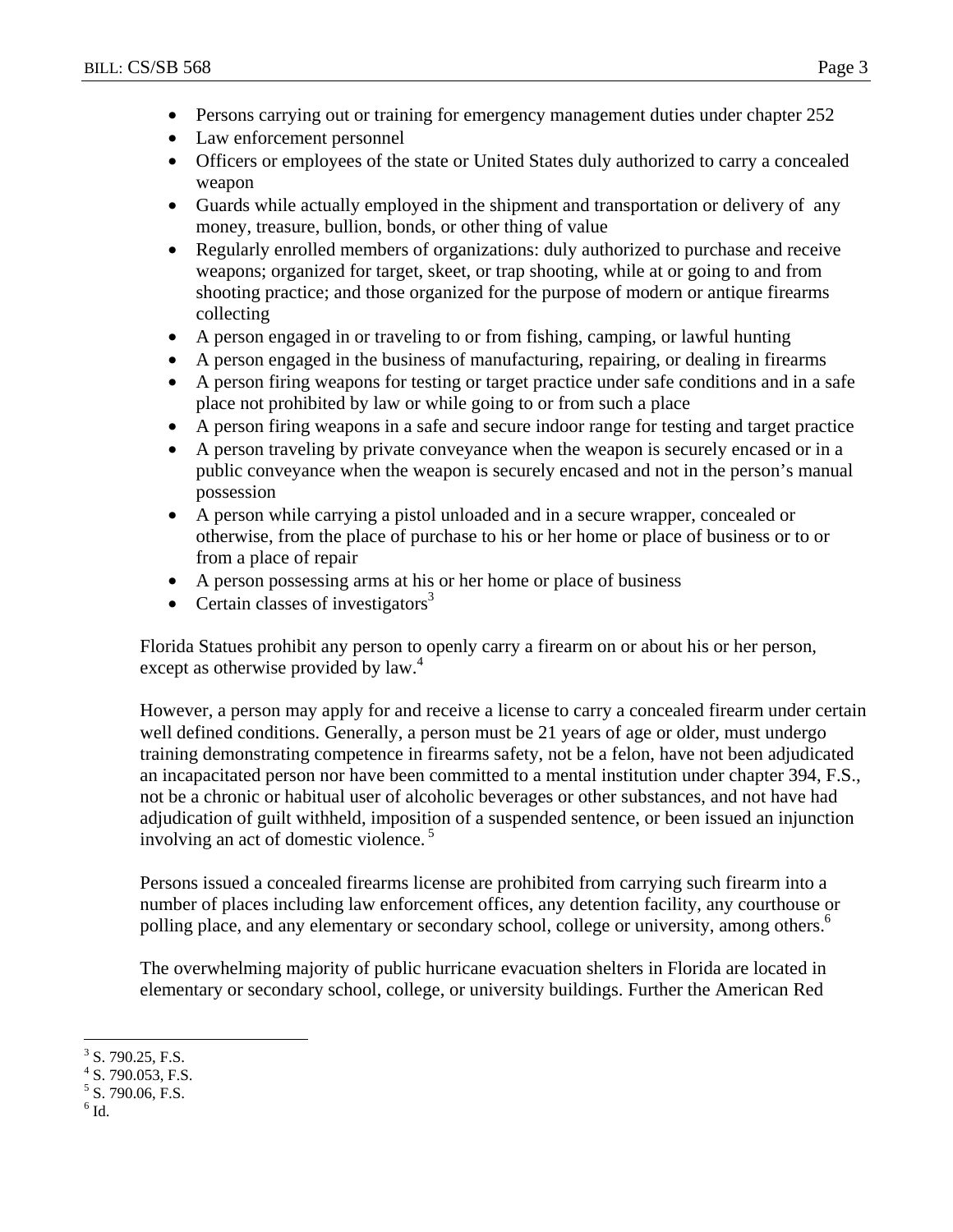Cross and county governments which manage the majority of public hurricane evacuation shelters prohibit possession of firearms among evacuees as a matter of policy.<sup>7</sup>

The only, and very unlikely, occasion where an evacuee might lawfully possess a firearm in a hurricane evacuation shelter would be the case of a person with a lawful concealed carry license seeking refuge in a shelter that is not on a school property and the shelter management grants possession permission.

#### **III. Effect of Proposed Changes:**

The bill amends ss. 252.36 and 870.044, F.S. (Executive power and Local Government power in states of emergency), to prohibit the seizure, taking, or confiscation of lawfully possessed firearms, unless a person is engaged in the commission of a criminal act. The bill also reenacts s. 377.703(3), F.S., for the purpose of incorporating a reference to s. 252.36, F.S.

#### **IV. Constitutional Issues:**

A. Municipality/County Mandates Restrictions:

None.

B. Public Records/Open Meetings Issues:

None.

C. Trust Funds Restrictions:

None.

## **V. Economic Impact and Fiscal Note:**

A. Tax/Fee Issues:

None.

B. Private Sector Impact:

None.

C. Government Sector Impact:

None.

 $\overline{a}$ 7 American Red Cross, *Red Cross Explains Dos and Don'ts of Shelters*, Oct. 18, 2005.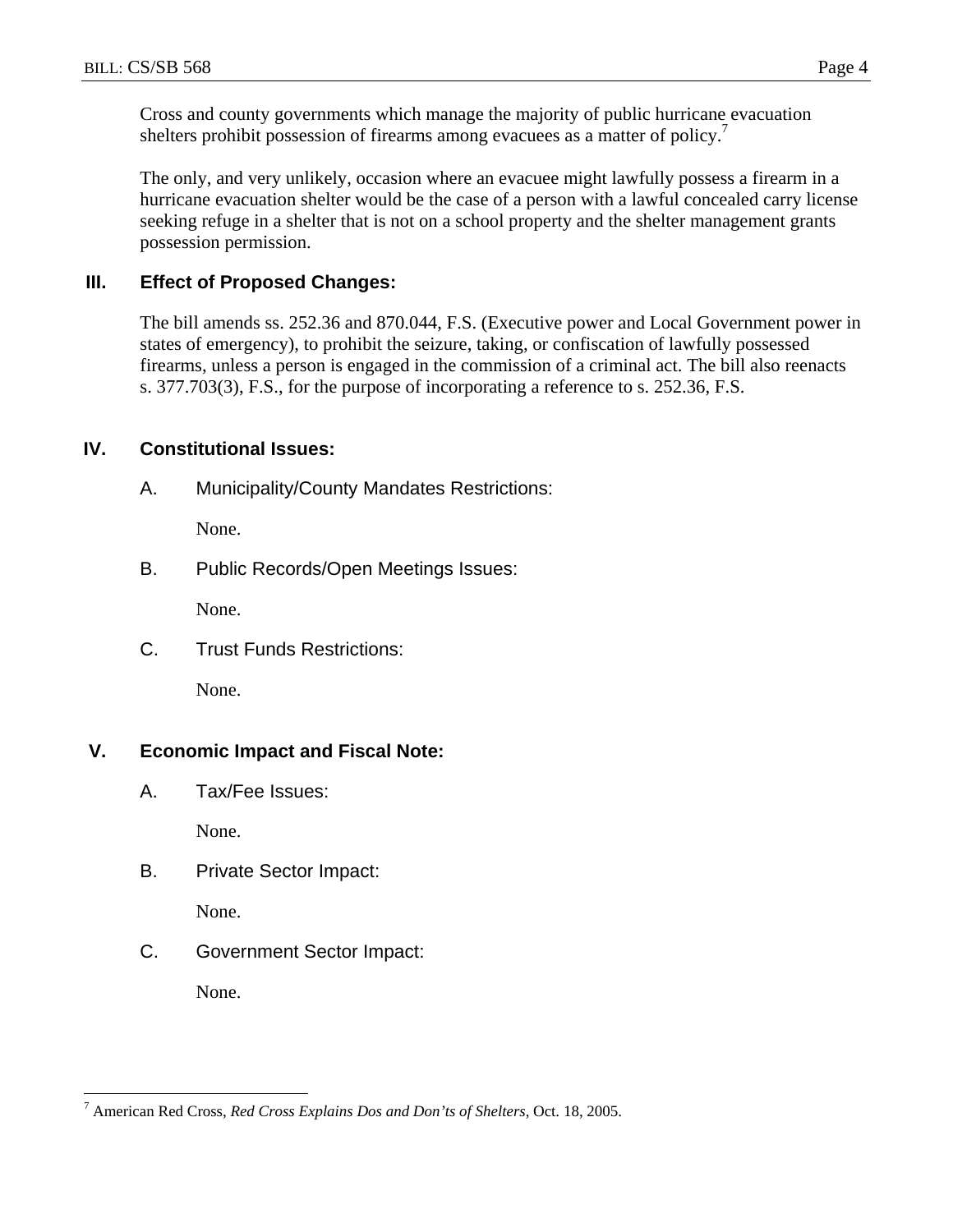## **VI. Technical Deficiencies:**

None.

# **VII. Related Issues:**

None.

This Senate staff analysis does not reflect the intent or official position of the bill's sponsor or the Florida Senate.